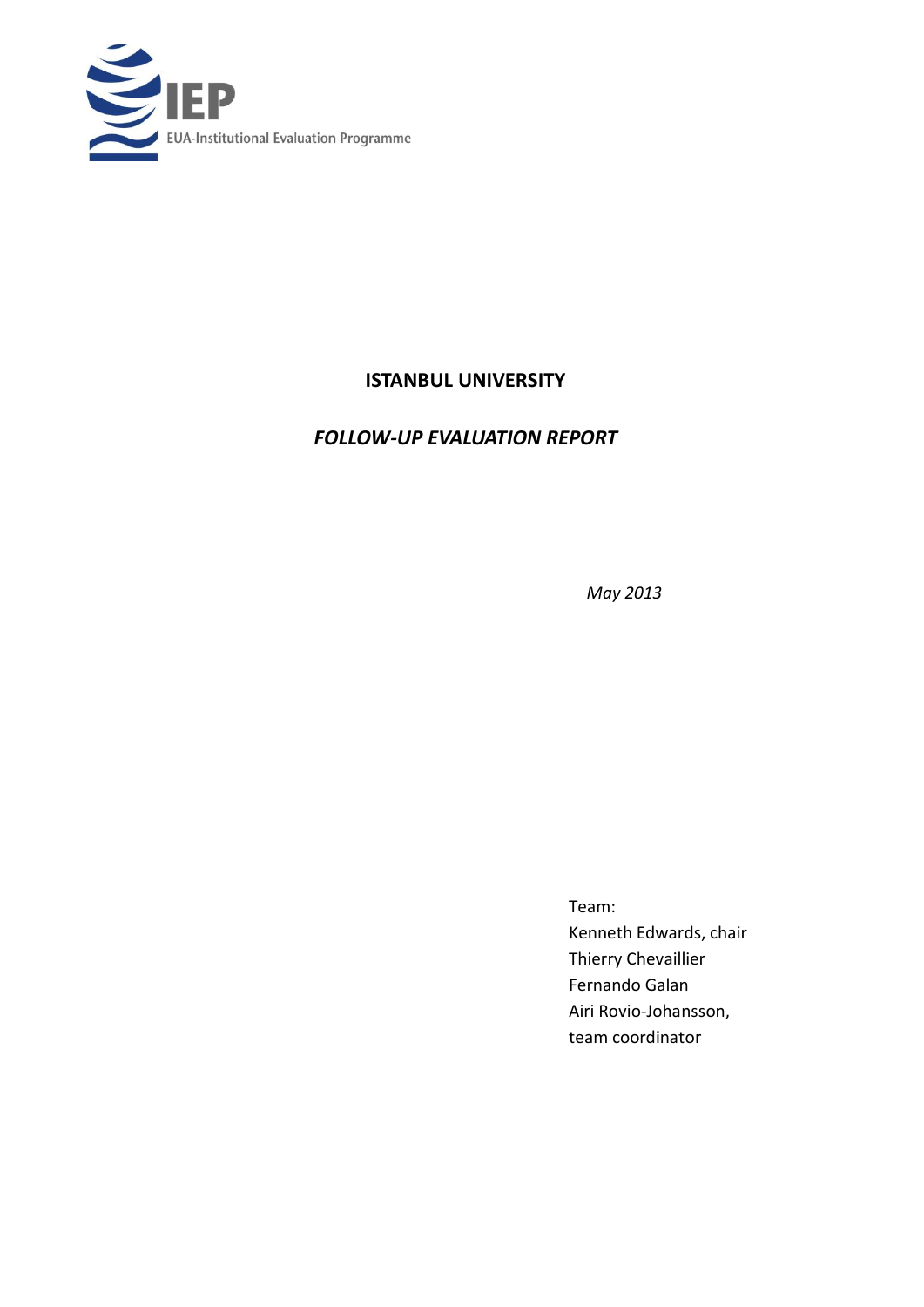# **Contents**

| 1. Introduction                            |    |
|--------------------------------------------|----|
| 2. IU and its national context             | 5  |
| 3. The team's findings and recommendations |    |
| 4. Summary of recommendations              | 13 |
| 5. Envoi                                   | 15 |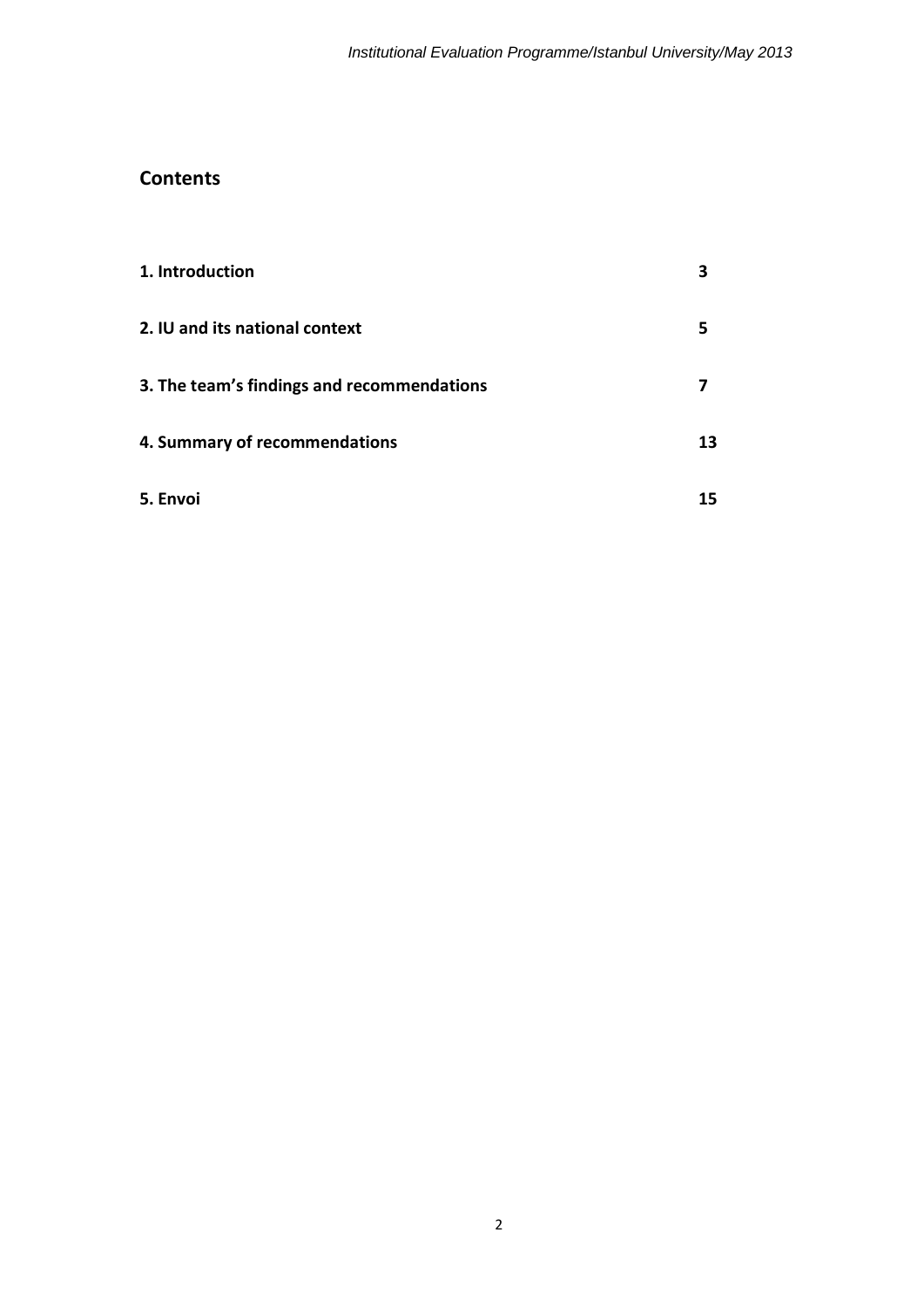## **1. Introduction**

This report is the result of a follow-up evaluation of Istanbul University (IU). EUA's Institutional Evaluation Programme (IEP) originally evaluated IU in 2010. The IEP team submitted its evaluation report to the university in November 2010. In 2012, the current Rector of IU, Professor Dr Yunus Söylet, requested that IEP carry out a follow-up evaluation.

### **1.1 The Institutional Evaluation Programme and follow-up evaluation process**

The Institutional Evaluation Programme (IEP) is an independent membership service of the European University Association (EUA) that offers evaluations to support the participating institutions in the continuing development of their strategic management and internal quality culture. The IEP is a full member of the European Association for Quality Assurance in Higher Education (ENQA) and is listed in the European Quality Assurance Register for Higher Education (EQAR).

In line with the EUA's Institutional Evaluation Programme as a whole, the follow-up process is a supportive one. There is no prescribed procedure, and it is for the institution itself to set the agenda in the light of its experiences since the original evaluation. The institution is expected to submit its own self-evaluation report, which will describe the progress made, indicating possible barriers to change.

The rationale is that the follow-up evaluation can assist the institution in evaluating the changes that have been made since the original evaluation: What was the impact of the original evaluation? What use has the institution made of the original evaluation report? How far has it been able to address the issues raised in the report? The follow-up evaluation is also an opportunity for the institution to take stock of its strategies for managing change in the context of internal and external constraints and opportunities.

As for the original evaluation, the follow-up process is also guided by four key questions, which are based on a "fitness for (and of) purpose" approach:

- What is the institution trying to do?
- How is the institution trying to do it?
- How does it know it works?
- How does the institution change in order to improve?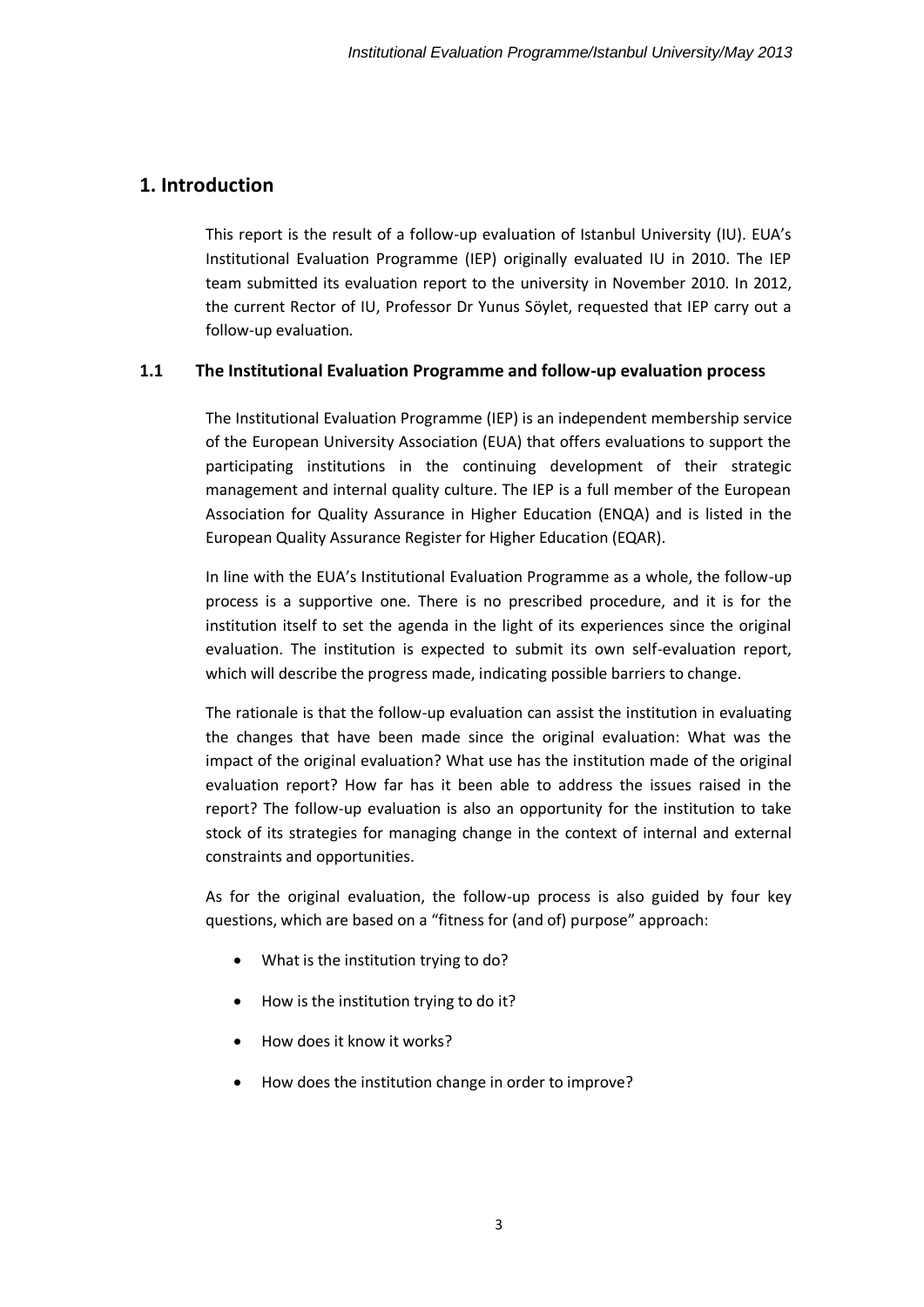### **1.2 The self-evaluation process**

The *Istanbul University Self Evaluation Report for IEP follow up (2013)*, henceforth referred to as the *IU Self Evaluation Report (SER 2013)*, was prepared by the selfevaluation group chaired by Professor Dr Cigdem Kayacan, and included representatives of faculties, students, academics and administrative staff.

The *IU Self Evaluation Report (2013)* was structured according to the recommendations given in the *IEP Evaluation Report* (2010) and gave an excellent overview of the change process of IU from 2010 to 2013. A complementary document to the *IU Self Evaluation Report (2013)* was the *IU Strategic Plan 2009- 2013*.

The *IU Self Evaluation Report (2013)*, which the IEP team refers to, provides a comprehensive overview of the university and its developmental work accomplished since the IEP evaluation in 2010. The progress in various areas was significant and the IEP team congratulate IU on the improvement in almost all of the areas mentioned in its 2010 recommendations.

#### **1.3 The evaluation team**

The follow-up visit of the IEP evaluation team took place from 24 to 27 March 2013. The IEP follow-up consists of one visit (three days), including interviews with different groups of staff and students and an oral report on the last day of the visit, followed by a short written IEP follow-up report.

The IEP evaluation team (hereinafter the team) consisted of:

- Professor Dr Kenneth Edwards, former Rector of Leicester University, United Kingdom, chair
- Professor Dr Thierry Chevaillier, University of Burgundy, France
- Mr Fernando Galan, student, University of Cantabria, Spain
- Professor Dr Airi Rovio-Johansson, University of Gothenburg, Sweden, team coordinator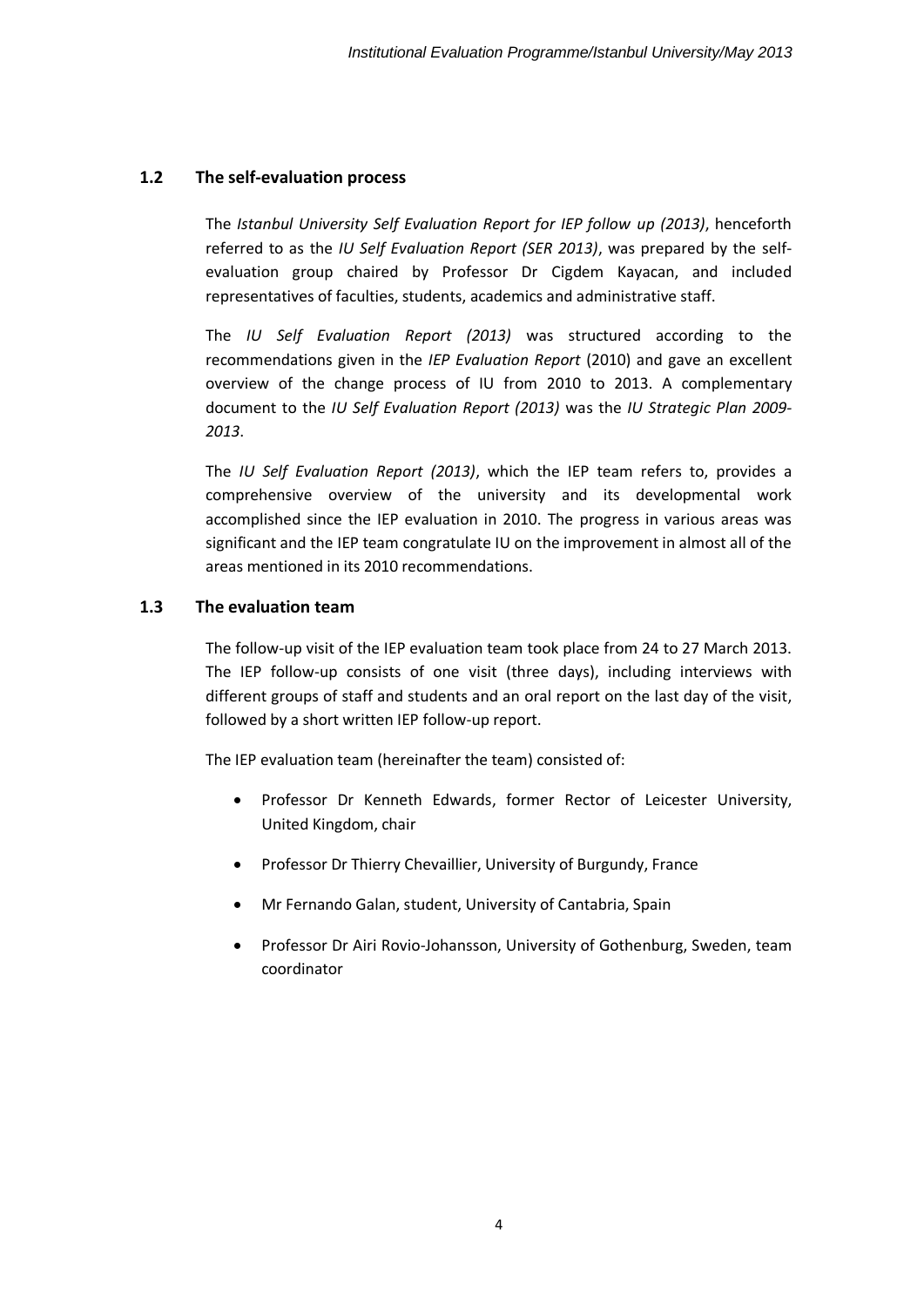## **2. IU and its national context**

#### *Changes in the national and institutional context*

Today Turkey has 176 universities and academies out of which 103 state universities and 66 foundation and private universities, four Military Academies and one Police Academy (ww.yok.gov.tr/en/index\_en.htm). Among the state universities there are five Technical Universities, two Institutes of Technology and one Fine Art University.

The language of instruction in the universities is Turkish. In IU, about 30% of programmes offer part of their courses in English, which allows it to receive foreign students, but still means that those wanting to study a whole programme are, in practice, required to learn Turkish. As a result, in terms of internationalisation, IU is rather open to students from the Middle East because they learn Turkish more easily.

In February 2011, a New Higher Education Law (No. 6111) was introduced in Turkey, which changed the Higher Education Law (No. 2547) by removing all time limits for the students to complete their higher education studies. The new law allows those who have previously dropped out from their studies to enrol again to continue their studies by paying tuition fees, and in general provides students with more flexibility in terms of the length of their study period. While this means that the number of students in the university may potentially increase, at the same time the level of tuition fees has been lowered considerably and thus might potentially result in a decrease of university funding in the long run.

#### *IU's strategic priorities*

At IU, the rector's prioritised strategic areas in 2012-2013 are the implementation of: (1) Quality assurance system; (2) IT-technology for administrative tasks in order to reduce bureaucracy and improve efficiency; (3) Lifelong learning opportunities for society; (4) New strategies to enhance internationalisation efforts in the entire IU.

In the academic year 2012-2013, IU has 12 campuses and 20 faculties including the Faculty of Open and Distance Education, Faculty of Nursing and Faculty of Health Sciences (IU self-evaluation report 2013, p. 5 and 20). IU also has two medical hospitals, 17 higher education institutes (graduate level programmes), three high schools (with four-year programmes), seven vocational schools (with two-year programmes) and 20 research centres. IU counts 108,000 students of which 15,000 are distance-learning students, and 93,000 students are actively on campus. IU also counts 5 500 academic and research staff and 12,500 administrative staff.

In spring semester 2013, IU offered 220 different undergraduate programmes, 547 graduate programmes. PhD programmes are offered by seven faculties.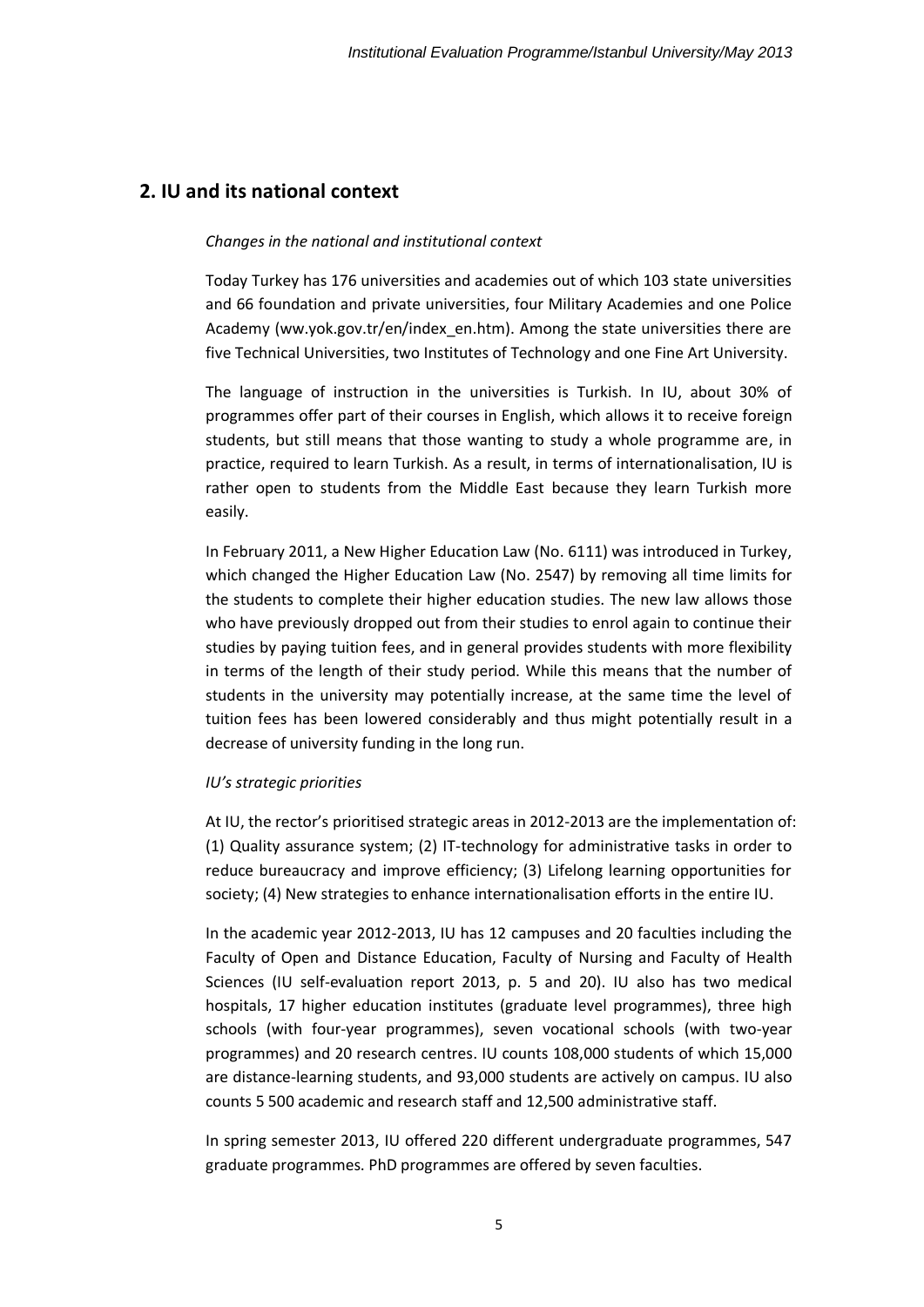IU has bilateral agreements with 58 countries and 549 bilateral Erasmus agreements with 23 EU countries and Switzerland (IU self-evaluation report 2013, p. 63 and 66). There is an estimation of 350 incoming students in 2012-2013 and the number of outgoing Erasmus students is 20 (IU self-evaluation report 2013, p. 65).

"The research and development policy for the University is to increase the university's research resources, to strengthen the scientific backgrounds of the researchers in the University and to promote the quantity and quality of the studies carried out in the University" (IU self-evaluation report 2013, p. 12). A scientific research projects unit (BAP) offers IU's researchers the opportunity to apply for internal research grants at IU. BAP also includes the Patent Office established under the roof of, "Patent Institute Information and Documentation Unit" (IU selfevaluation report 2013, p. 12).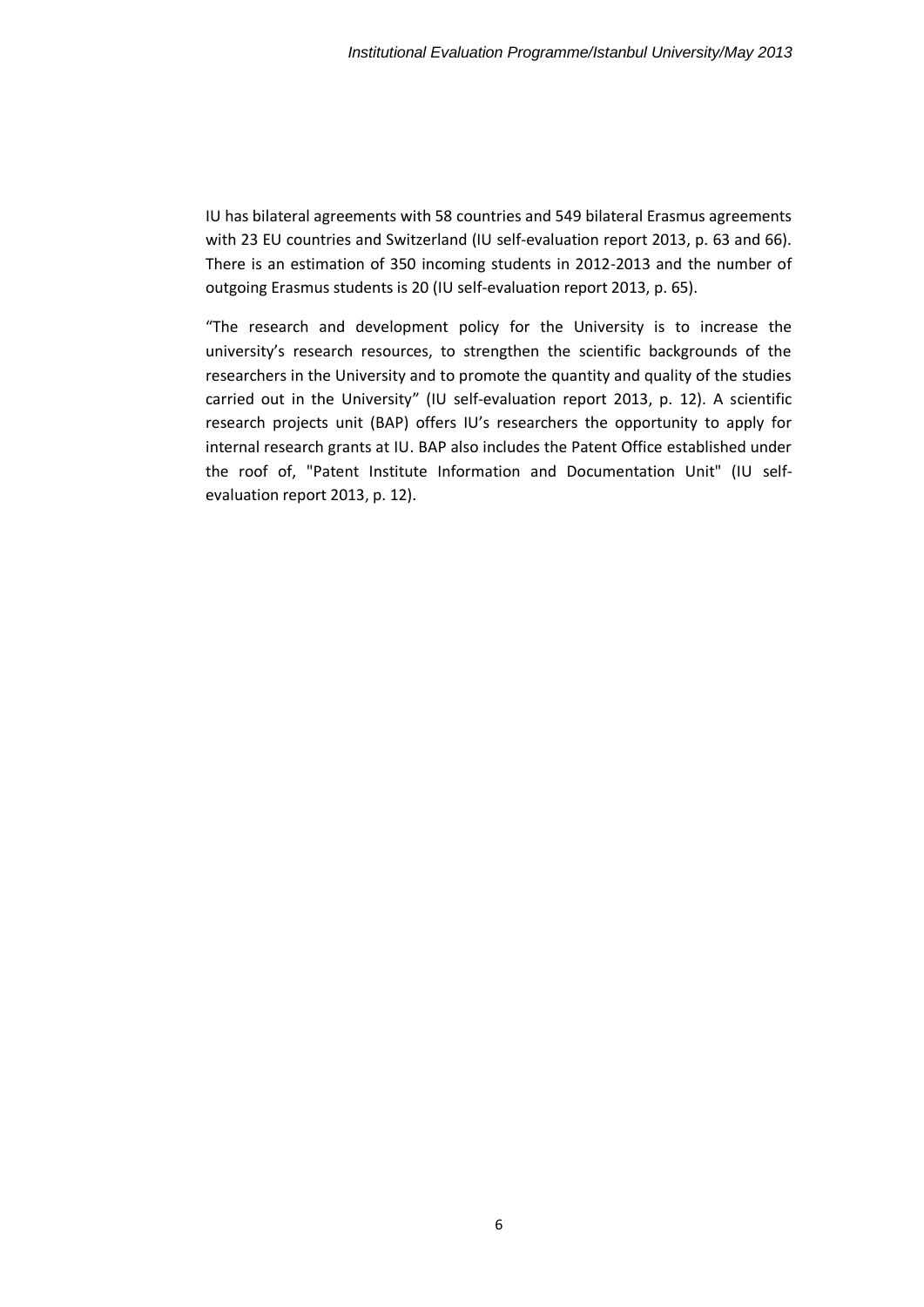# **3. The team's findings and recommendations**

### **3.1. Governance, strategic planning and institutional management**

The development of organisation in IU since the IEP evaluation in 2010 has demanded a number of internal trainings of staff, for instance in the area of quality assurance. The efforts of IU to implement a university information management system are not yet finished, nor is the implementation of the following programmes finished such as "ISKOP (IU Institutional Automation Project) and ISHOP (IU Hospitals Automation Project) projects, Student Affairs-, Personnel- and other Administrative Office-Automations, Chattel Automation and Electronic Document Following System" according to the *IU Self Evaluation Report 2013* (p. 2).

According to the *Istanbul University Strategic Plan 2009-2013* (p. 1), the vision of the IU is to establish itself as "one of the world's leading universities", and its mission is: *"*Being the bridge between both the East and West and the past and future, Istanbul University is the leading university which creates valuable knowledge both for Turkey and the world, and bring-up competent individuals. Within the frame of this mission, Istanbul University's principles are:

- Protecting and extending the principles of Atatürk and the achievements of the Republic
- Participation
- Respect to nature and people
- Compliance with ethical values"

Although the new law aims at increasing university autonomy, by transferring certain prerogatives in decision-making from the Turkish Council for Higher Education (YÖK) to the university, it in fact sets more constraints for the universities by reducing their funding and autonomy as to how to spend the funds at their disposal. Further, IU is still lacking a clear framework for decentralised decisionmaking within the university. In order to fulfil its vision and mission, the IEP team recommends **(Recommendation 1)** that IU should continue to implement a decentralised decision-making approach in IU and include student representation at all decision levels. Improvements in this area have been made, which the team acknowledges.

During the meeting with the management, IU´s SER was discussed. The team pointed out that the SER was missing a SWOT analysis in the strategic plan. The team explained that a SWOT analysis is expected to contain a coherent summary of the institution's strengths, weaknesses, opportunities and threats produced in a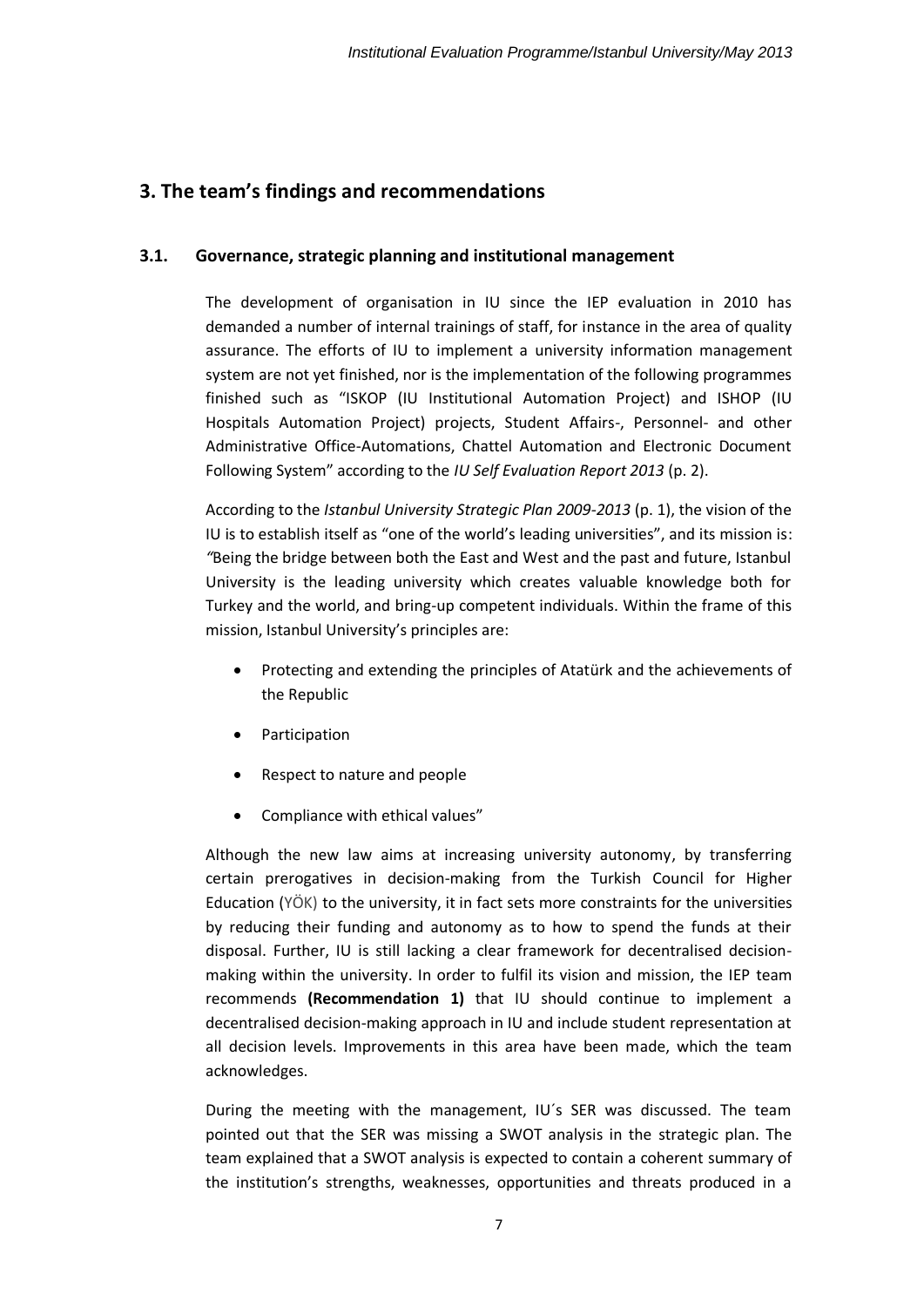form which can be readily understood by all members of the university. The team recommends **(Recommendation 2)** the institution to develop a SWOT analysis as well as an action plan including clear milestones to be added to the future *Strategic Plan 2014-2018*.

The team acknowledges the improved IT system and data handling at IU.

### **3.2. Quality and Quality Management**

Since 2011, ADEK (Institutional Academic Evaluation and Quality Improvement Committee) prepares the documents concerning IU's Integrated Quality Management System. These documents are (*IU Self Evaluation Report 2013*, p. 5):

- Istanbul University Integrated Quality Management Handbook
- Istanbul University Hospitals Integrated Quality Management Handbook
- Istanbul University Quality Policy
- **•** Istanbul University Hospitals Quality Policy
- Process Descriptions
- Mandatory Procedures
- Process Management Plans

The team acknowledges the university management's awareness of the importance of implementing quality assurance among the academic staff; IU and TSE (Turkish Standards Institution) have signed a protocol in order to establish a quality management system (TS EN ISO 9001:2008) in IU.

As a consequence a lot of effort has been put into making this quality management system a functional one. In 2012 ADEK organised thematic seminars in IU on Integrated Quality Management System for 6 839 academic and administrative personnel (2 263 academic, 4 576 administrative personnel) in all units of Istanbul University (*IU Self Evaluation Report 2013*, p. 5). The team finds this a good practice and encourages **(Recommendation 3)** IU to continue to offer staff training programmes focused on systematic quality work in order to obtain a quality culture encompassing the entire IU.

While supporting this general initiative, the team has a concern that there are dangers in applying quality practices that are primarily designed for management and administration to teaching and learning. Teaching and learning activities require specialised procedures to ensure quality assurance and therefore need sensitive adaptations of any general methods. For example, since 2011, satisfaction surveys for students, academic and administrative personnel have been carried out by ADEK,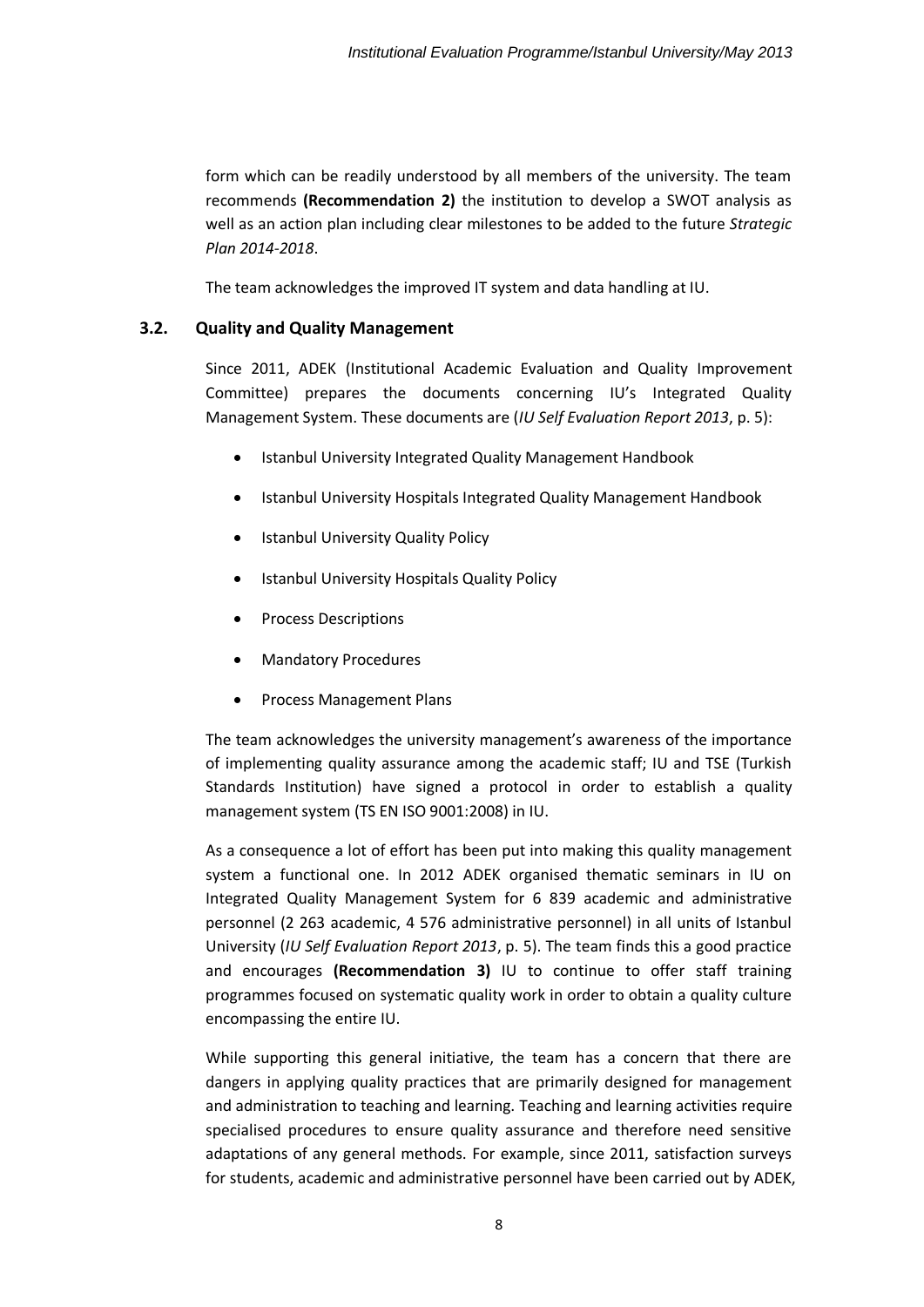but they seem to focus on compliance with the external requirements and satisfaction of students, not so much on improvement of teaching.

In this context, and keeping in mind the general European trends in quality assurance, the team recommends **(Recommendation 4)** that IU gives special attention to quality assurance for teaching and learning.

Having said this, the IEP team acknowledges the IU's work towards obtaining the accreditation of a number of its recently created faculties (*IU Self Evaluation Report 2013*, p. 6).

Despite extensive training efforts for academics and for administrative staff, the team was left under the impression that a genuine quality culture is still missing in IU. While the processes are in place, the commitment for quality and a shared understanding of how the processes are related to quality were not in place. The team noted that the recent efforts have clearly contributed to the development of a corporate culture and a stronger sense of belonging among the staff and that the university members seem to cooperate well for achieving common goals.

The team believes that the IU could capitalise on this progress made in recent years through the development of a quality management system and the team recommends **(Recommendation 5)** IU to include and prioritise the development and implementation of a quality culture in IU in the new *Strategic Plan 2014-2018*. This would be a shift in priorities, because, as the team noted, quality assurance does not have a prioritised theme in the Istanbul University Strategic Plan 2009-2013 (p. 1), but it would be the next natural step in the light of recent efforts in this field.

#### **3.3. Finance and budget**

IU's funding consists of state funding, student contributions in form of tuition fees and revolving funds (self-generated money mainly from the hospitals). An important decrease in IU's funding is expected following the changes in the Turkish National Law of Higher Education and the reduction of student fees for day students. Furthermore, in IU many students who had previously dropped out from their studies, have now chosen to return to their studies. The university fears that this increase in student numbers will negatively impact the student support services currently offered, which would further translate into a reduced capacity to provide cheap food and accommodation for students on the university campus and to finance the participation of Turkish students in international activities (IU selfevaluation report 2013, p. 4).

Considering this expected decline in funding coming from the IU's traditional funding sources, the IEP team recommends **(Recommendation 6)** IU to try to obtain external funding from stakeholders and private research foundations to compensate for the financial loss.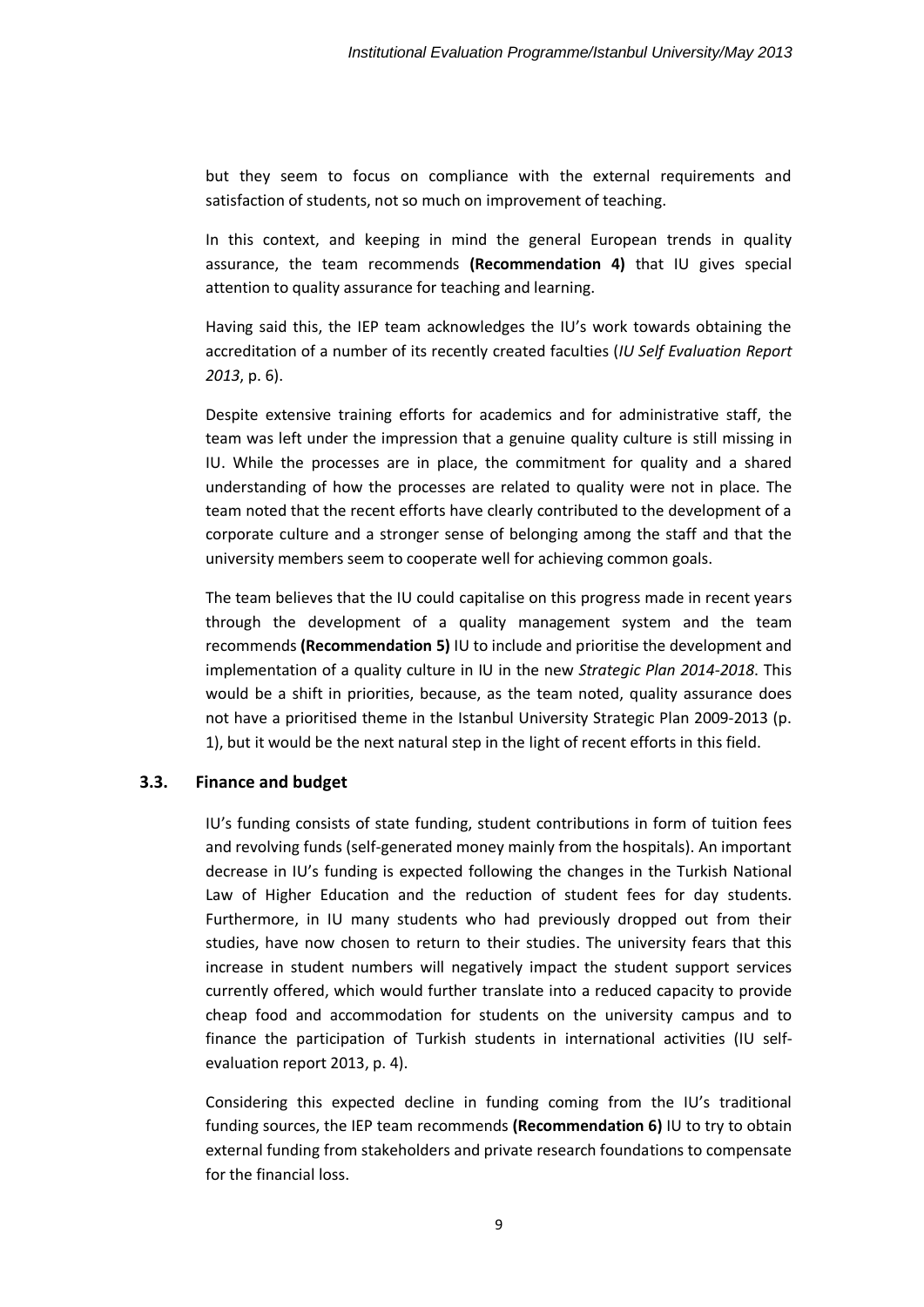#### **3.4. Research**

Since the IEP Evaluation 2010, a new Scientific Research Project unit (BAP) has been established, which offers IU researchers the opportunity to apply for research grants for external research funds and external research money as well as support to write research applications. The team noted that any research grants awarded (whether through external or university's internal funds) were based on the quality of projects and supports this practice.

The university receives on an annual basis a budget from the government for funding its research, but grants awarded through this scheme are rather small in size. For example, in the Faculty of Science the largest grants obtained come from the government, while in numbers 83% of the research projects are funded by the university, 14% by the government and 3% through international funds.

The team found that the number of research projects since the evaluation in 2010 has considerably increased. In the Medical Faculty, the team met researchers from the Faculty of Health Science involved in interdisciplinary research projects focused on public health. These researchers wanted to increase the collaboration with the Institute of Social Sciences in order to further enhance this research area. Foreign researchers, whom the team met, also wanted to initiate more multidisciplinary research in IU. The team recommends **(Recommendation 7)** IU to stimulate interdisciplinary research and to support BAP activities in order to further increase research activities and the number of research projects in IU.

#### **3.5. Teaching**

The IEP team acknowledges that progress has been made with regards to the implementation of the Bologna system and the European Credit Transfer System (ECTS). Since November 2009, great efforts to restructure education following the three-cycle system (Bachelor-Master-Doctorate) have been made. The National Qualification Framework developed by the Turkish Council of Higher Education has been used as a framework to evaluate the programmes and courses, to restructure curricula, to implement student-based learning related to various teaching methods and assessments methods for knowledge, skills and general abilities (*IU Self Evaluation Report 2013*, p. 7).

Since the IEP evaluation 2010, IU has greatly improved the internal computer-based infra-system on student data. The plan is to expand this system to include a student evaluation questionnaire system and hand-outs and slides from teaching opportunities available for students.

Some courses at IU have been transformed following the ideology of the Bologna Process and ECTS credits have been allocated. However, the team learnt during the site visits that there still are some barriers for students in choosing elective courses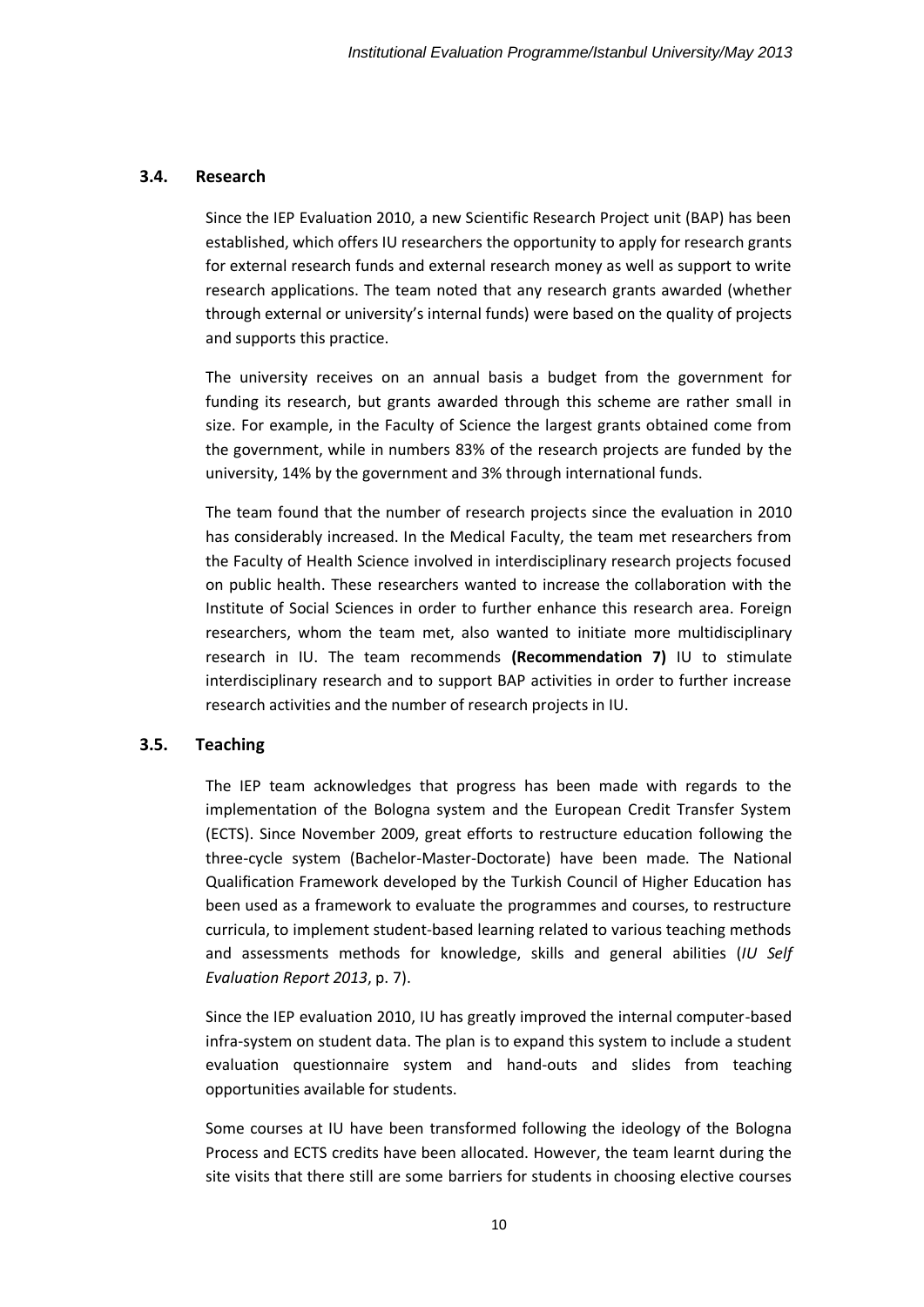from different faculties such as: (a) distance (between faculties); (b) overlapping schedules due to lack of coordination among faculties; (c) different grading systems among faculties.

According to the academic staff the team met, the teaching load is felt to be too high for running and finishing research projects within expected time frames. For instance, in the Faculty of Science, the average teaching load is 22 hours/week.

In the field of medicine, the university is facing a particular challenge in terms of organising teaching and learning because the medical academic staff was allowed, until now, to work partly in the university hospital and partly in a private hospital. According to the new law they are required to work full-time on the university campus (namely the university hospital) which caused a migration of two thirds of the medical academic staff to the private sector for one of their medical faculties and a migration of half of the academic staff for the other medical faculty. As a result, the student groups at the moment are too large. For instance in "small" work groups or laboratory groups, there are at least 20-25 students.

The students also pointed out the lack of foreign language education in the faculty. According to the students, about 70% of the students are not able to speak a second language. Considering that the university has an international profile, which it wishes to increase, the team recommends **(Recommendation 8)** IU to offer all students at least one free language course during their study programme, in order to enhance students' possibilities to apply for the ERASMUS exchange programme, providing them with opportunities for creating partnerships with regional or international stakeholders.

The team reminds IU of **recommendation 4** concerning the need to develop appropriate quality assurance procedures for all teaching and learning activities.

#### **3.6. Internationalisation**

According to the few foreign researchers and students the team met, they encounter some challenges in terms of integration to the university due to the language barrier – with most of the courses and official material being in Turkish – and lack of specific support structures designed for them. In order to overcome the language barrier, the IU does offer Turkish language courses to foreign students and researchers, which was appreciated. However, the students pointed out that more courses and teaching material in English would be desirable.

Since internationalisation is a prioritised area in the coming Strategic Plan 2014- 2018, the team recommends **(Recommendation 9)** IU to resolve the shortcomings mentioned above and to take steps to recruit more foreign students, researchers and teachers, support exchange programmes for students and academics, enhance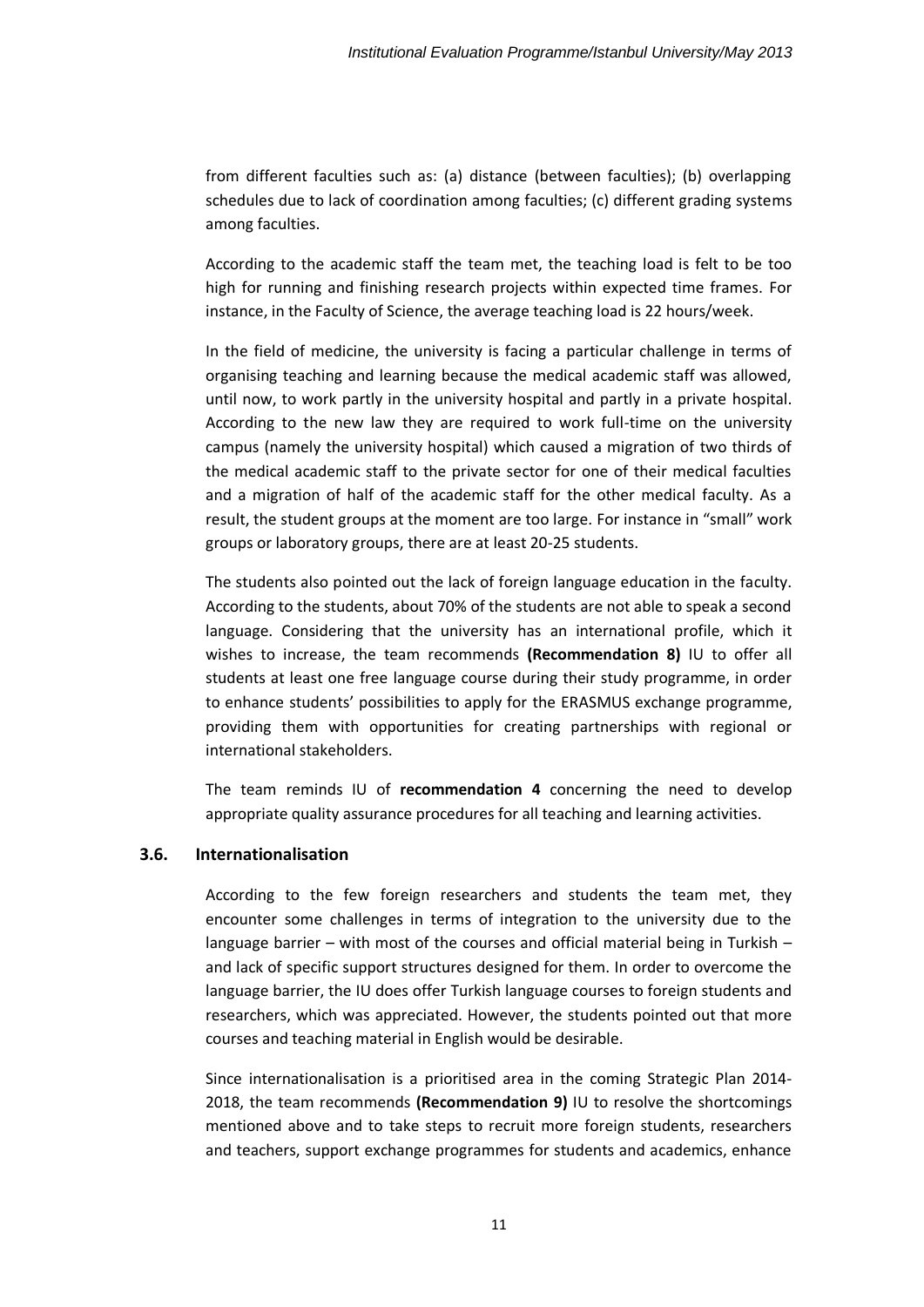international networking and give more possibilities to take part in international conferences and international research projects.

#### **3.7. Service to society**

The external stakeholders the team met were positive about cooperation with IU. However, the stakeholders underlined that there is a need for deeper affiliation with the government institutions and better language training for IU students. They also underlined that there is a lack of cross-disciplinary skills among IU graduates which the university should compensate for through "more training based programmes".

It seems to the team that IU's credibility is very important for the stakeholders and it is a driver for developing partnerships with the university. As a result the team concluded that the IU's corporate image improved over the past three years.

Among other external stakeholders, the team met representatives of Istanbul Technopark, which was established in 2010 and has as a main function to provide the industrial companies that intend to pursue R&D activities with support services such as consultancy, training, laboratories or clustering and act as an interface with the aim of exploiting the resources of the university. The team became convinced that this initiative has potential to increase and consolidate the university's corporate image. The team recommends **(Recommendation 10)** IU to support Istanbul Techno Park with equipment and broaden the content of lifelong learning programmes in order to reach more people in society.

The team also acknowledges IU's efforts to work together with the health directorate and medical faculty and to offer free health education services to home care professionals and elderly people in society.

However, the team noted that while the university works with external stakeholders regularly, there did not seem to be a coherent institutional strategy in this regard, the various initiatives were mainly based on individual activism. Therefore, the team recommends **(Recommendation 11)** IU to reflect on how to create a mechanism to coordinate the interests of the range of external stakeholders and so ensure maximum support from the stakeholders for the development of the institution.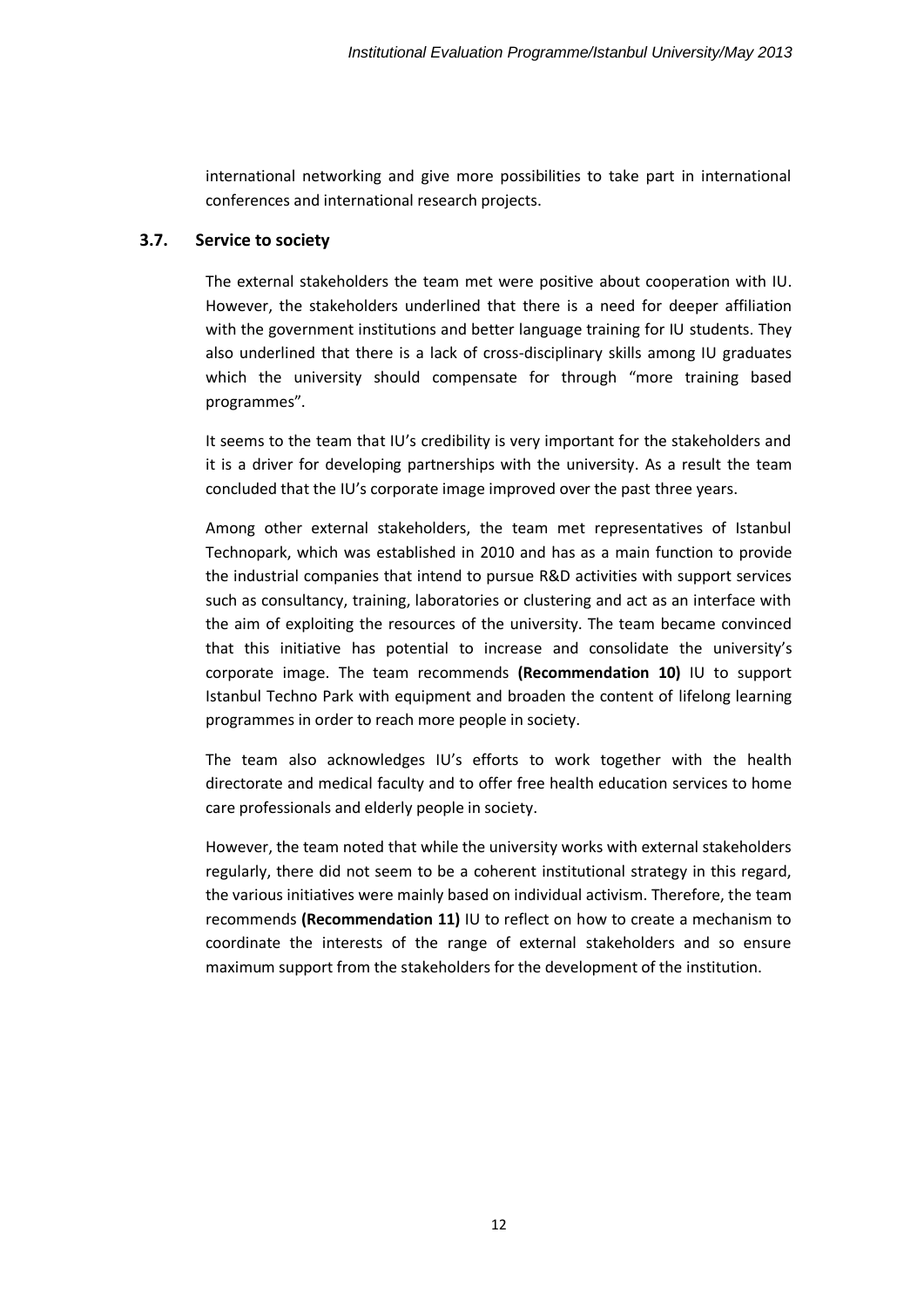# **4. Summary of recommendations**

The team recommends IU to:

Recommendation 1

Continue to implement a decentralised decision-making approach in IU and include student representation at all decision levels.

• Recommendation 2

Give special attention to improving the SWOT analysis and the action plan in the New Strategic Plan 2014-2018.

Recommendation 3

Continue to offer staff training programmes focused on systematic quality work in order to obtain a quality culture encompassing the entire IU.

Recommendation 4

Give special attention to quality assurance for teaching and learning.

• Recommendation 5

Include and prioritise the development and implementation of a quality culture in IU in the new *Strategic Plan 2014-2018*.

• Recommendation 6

Find external money among stakeholders and private research foundations to compensate for the financial loss.

• Recommendation 7

Stimulate interdisciplinary research and support BAP activities in order to increase research activities and the number of research projects in IU.

Recommendation 8

Offer all students at least one free language course, during their study programme, in order to enhance students' possibilities to apply for the ERASMUS exchange programme, to build a network with students in different countries.

• Recommendation 9

Make sure that steps will be taken to recruit more foreign students, researchers and teachers, support exchange programmes for students and academics, enhance international networking and give more possibilities to take part in international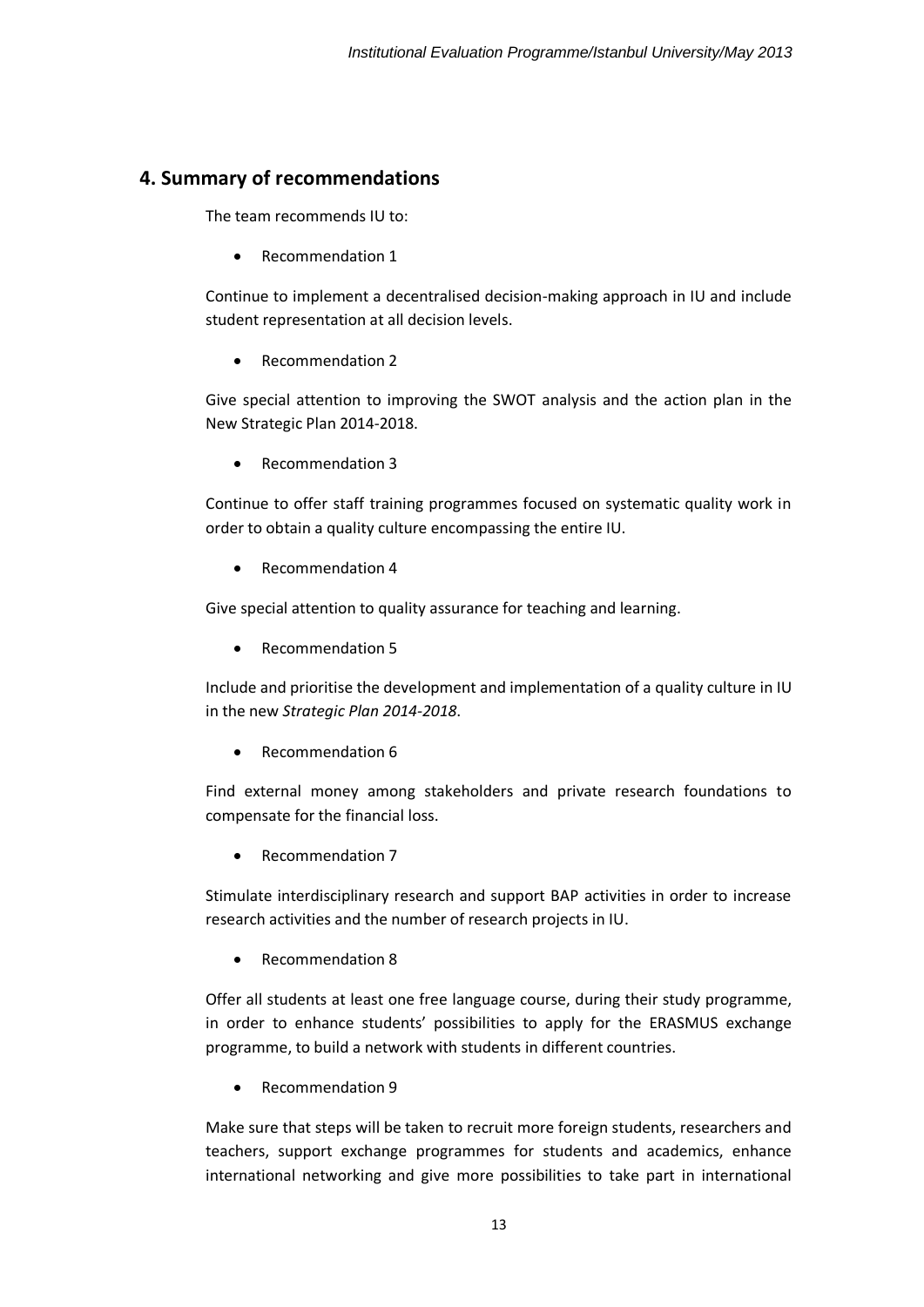conferences and international research projects, since internationalisation is a prioritised area in the coming Strategic Plan 2014-2018.

• Recommendation 10

Support the Techno Park with equipment and broaden the content of lifelong learning programmes in order to reach more people in society.

• Recommendation 11

Consider how to create a mechanism to coordinate the interests of the range of external stakeholders and ensure maximum support from the stakeholders for the development of the institution.